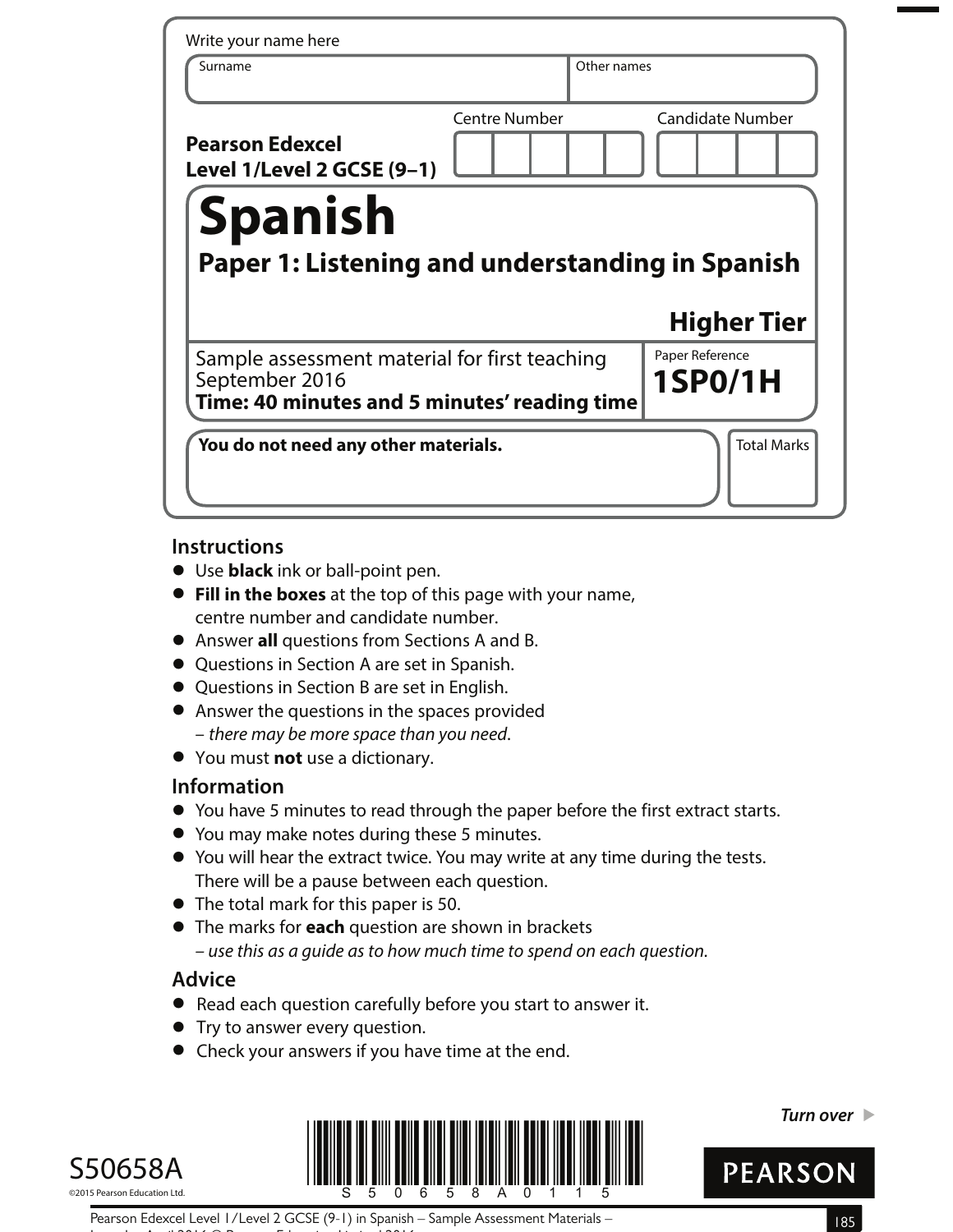|               | answer, put a line through the box $\boxtimes$ and then mark your new answer with a cross $\boxtimes$ .                                         |     |
|---------------|-------------------------------------------------------------------------------------------------------------------------------------------------|-----|
|               | <b>SECTION A</b>                                                                                                                                |     |
|               | El empleo en México                                                                                                                             |     |
|               | Oyes una conversación entre James y su profesora de español.<br>Rellena el espacio de cada frase con una palabra del recuadro. Hay más palabras |     |
| que espacios. |                                                                                                                                                 |     |
|               | sueldo<br>Alicante<br>la primavera<br>difícil<br>mes                                                                                            |     |
|               | el invierno<br>alojamiento<br>tiempo libre<br>fácil                                                                                             |     |
|               | familia<br>amigo<br>año                                                                                                                         |     |
|               |                                                                                                                                                 |     |
|               |                                                                                                                                                 |     |
|               |                                                                                                                                                 | (1) |
|               |                                                                                                                                                 |     |
|               |                                                                                                                                                 | (1) |
|               |                                                                                                                                                 | (1) |
|               |                                                                                                                                                 |     |
|               |                                                                                                                                                 | (1) |
|               |                                                                                                                                                 |     |
|               |                                                                                                                                                 | (1) |
|               | (Total for Question 1 = 5 marks)                                                                                                                |     |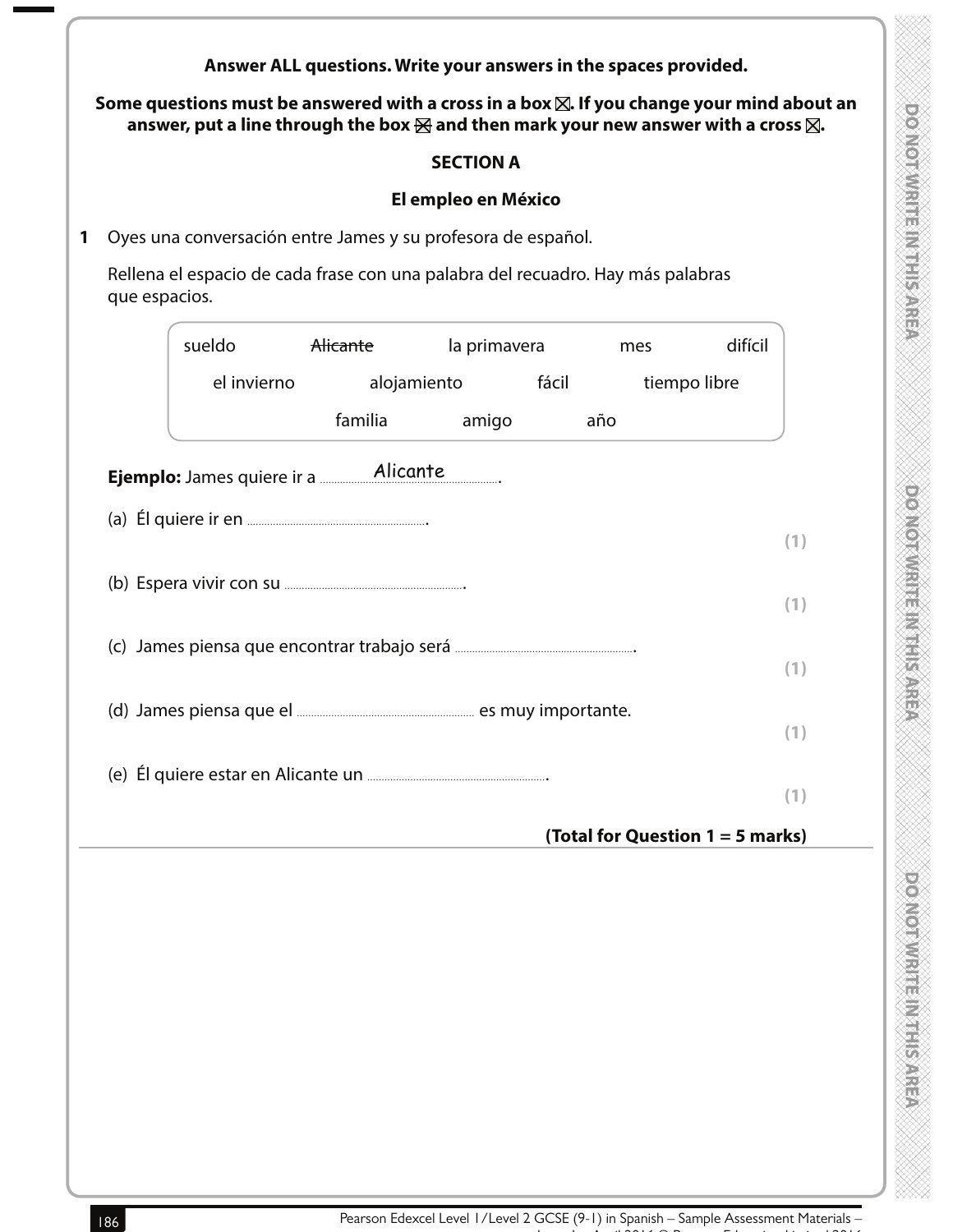| Un nuevo teléfono inteligente                                                                              |                                    |
|------------------------------------------------------------------------------------------------------------|------------------------------------|
| Escuchas el anuncio de un nuevo teléfono inteligente.                                                      |                                    |
| ¿Qué dice el anuncio? Escoge entre: gratis, rápido, caro o barato. Puedes usar<br>palabras más de una vez. |                                    |
| Ejemplo: El modelo anterior era barato                                                                     |                                    |
|                                                                                                            | (1)                                |
|                                                                                                            | (1)                                |
|                                                                                                            | (1)                                |
|                                                                                                            | (1)                                |
|                                                                                                            | (1)                                |
|                                                                                                            | (Total for Question $2 = 5$ marks) |

Pearson Edexcel Level 1/Level 2 GCSE (9-1) in Spanish – Sample Assessment Materials –<br>187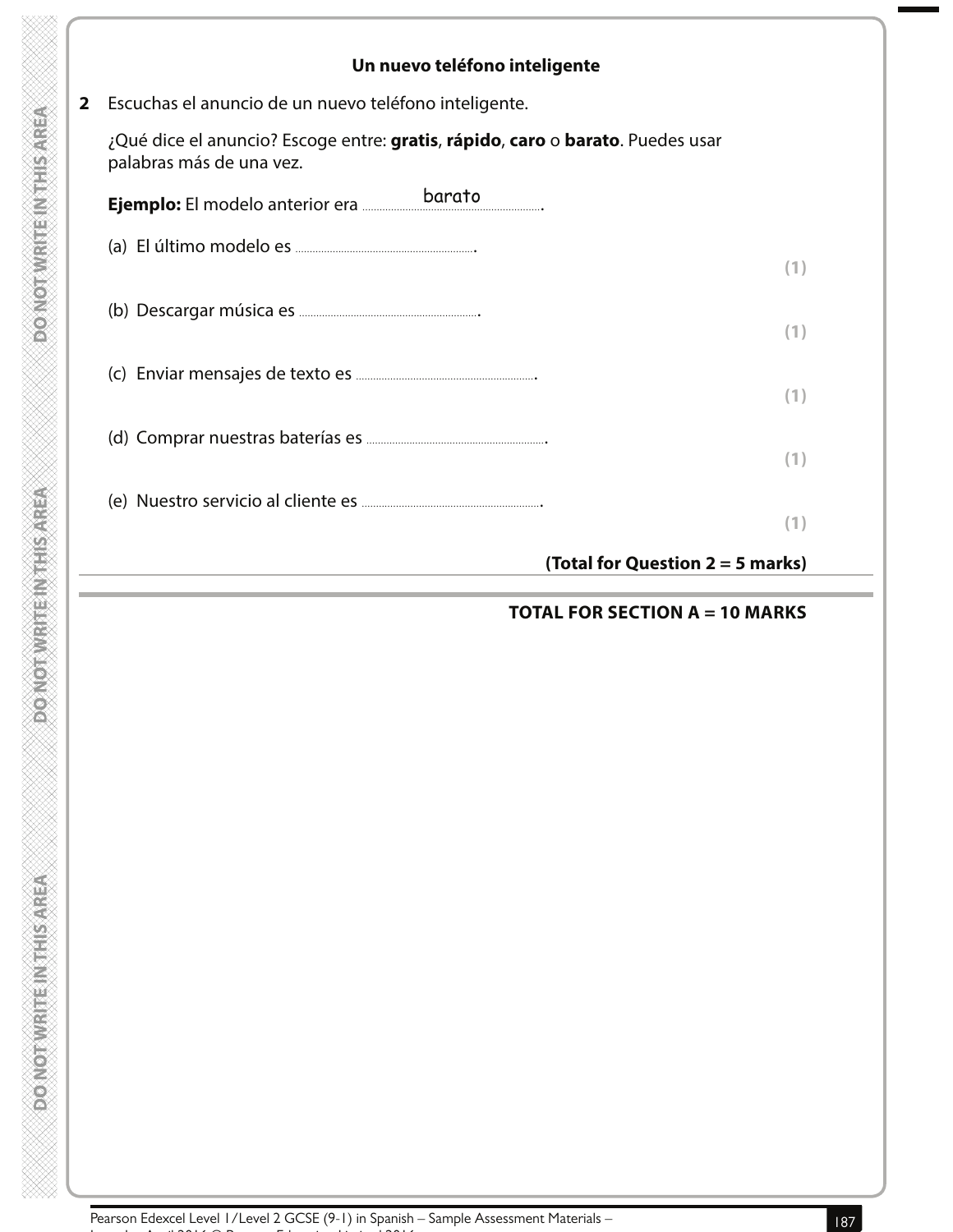## **SECTION B**

## **The importance of learning languages**

**3** You are listening to a radio programme. Julio Crespo, Director of the Cervantes Institute, is talking about the importance of learning languages.

What does he say?

Listen to the recording and complete the sentences by putting a cross  $\boxtimes$  in the correct box for each question.

 **Example:** Learning another language is…

|                   | $\blacksquare$   A interesting |
|-------------------|--------------------------------|
|                   | $\blacksquare$   <b>B</b> easy |
|                   | $\boxtimes$   C vital          |
| $\boxtimes$ D fun |                                |

(i) Most school pupils…

| X            | <b>A</b> avoid learning languages              |
|--------------|------------------------------------------------|
| $\mathbb{X}$ | <b>B</b> find their lessons boring             |
| $\times$     | $\mathsf{C}$ think languages are not important |
| X.           | <b>D</b> prefer information technology         |

(ii) Speaking another language will improve…

| $\mathbb{X}$  | A your future studies          |
|---------------|--------------------------------|
| <b>X</b>      | <b>B</b> your future holidays  |
| $\times$ 1    | <b>C</b> your future ambitions |
| $\boxtimes$ 1 | <b>D</b> your family life      |

(iii) Companies are looking for…

|          | $\Box$   <b>A</b> foreign workers                |
|----------|--------------------------------------------------|
| XI.      | $\vert$ <b>B</b> workers who speak two languages |
| $\times$ | $\vert$ <b>C</b> language teachers               |
| DK L     | <b>D</b> translators and interpreters            |
|          |                                                  |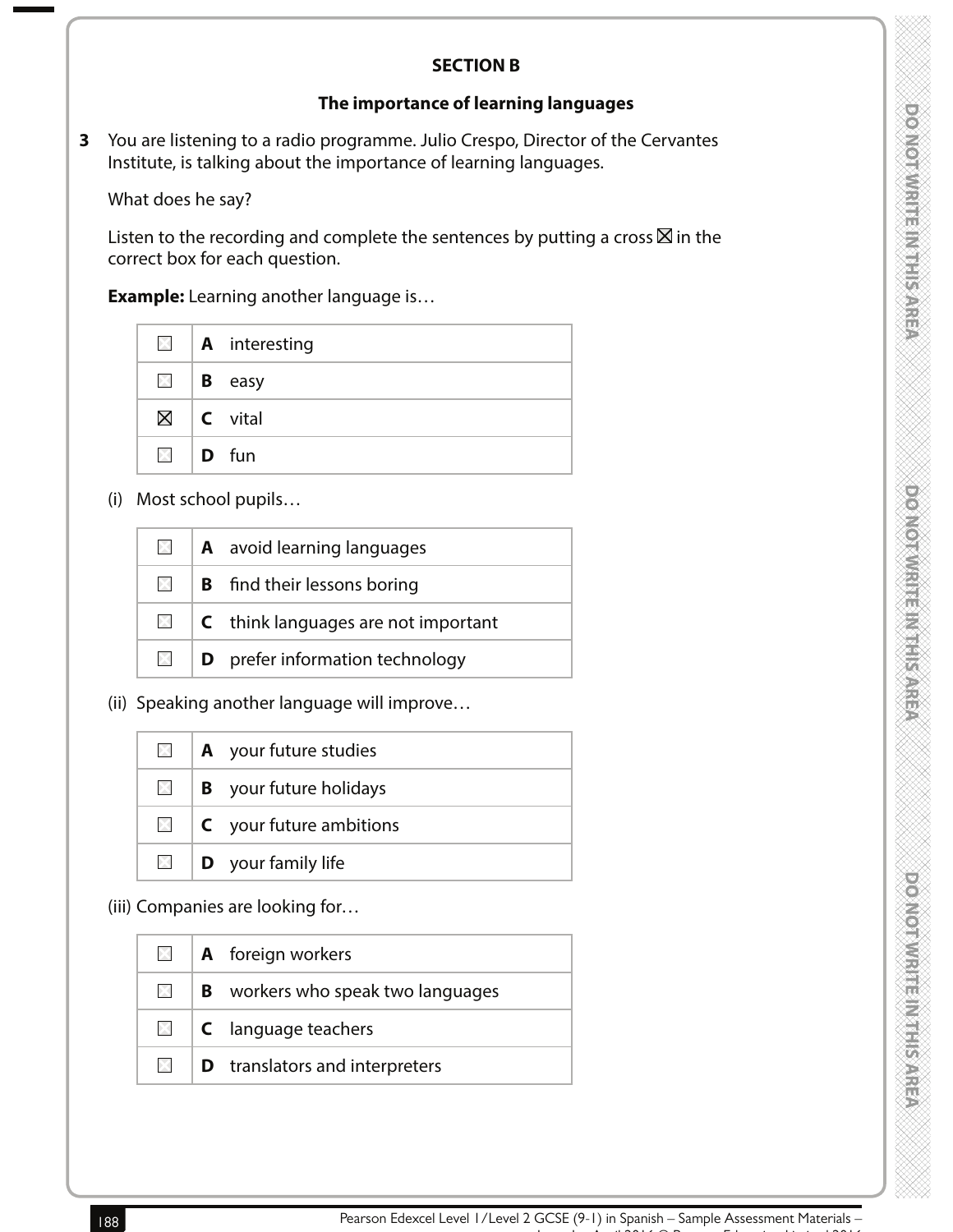**DOONOTWRITENTHIS AREA** 

**DO NOTWRITEIN THIS AREA** 

**VERVOSIT ENVERTIGATION OF CONTRA** 

| $\times$     | <b>A</b> earn more money           |
|--------------|------------------------------------|
| $\mathbb{X}$ | <b>B</b> get better qualifications |
| $\times$     | <b>C</b> make new friends          |
| $\times$     | <b>D</b> be more self confident    |

## **(Total for Question 3 = 4 marks)**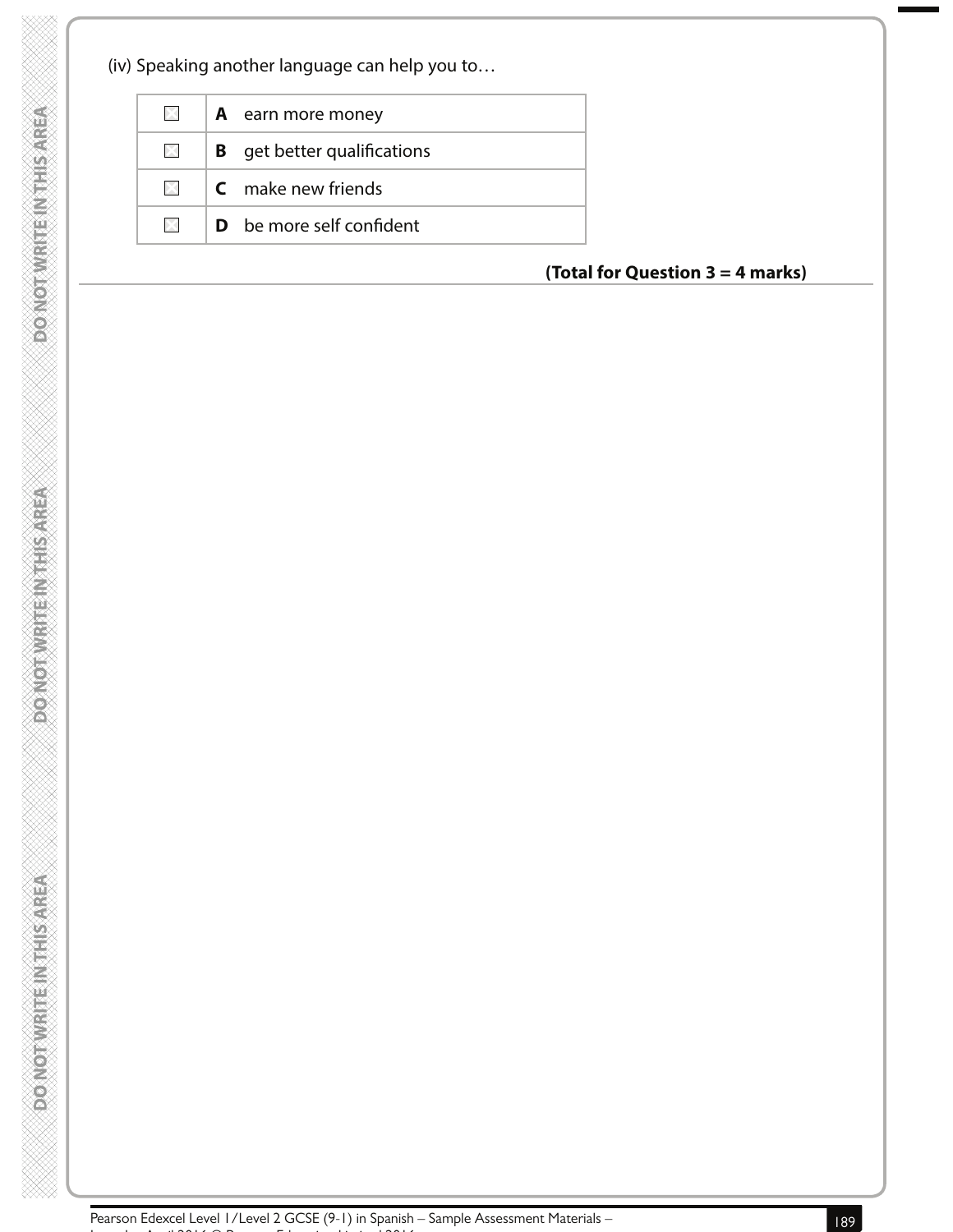# **A hotel in Castilla**

**4** You are listening to the receptionist in your hotel who is helping señor Gómez, a customer.

What would señor Gómez and his family like?

Listen to the conversation and put a cross  $\boxtimes$  in each one of the **three** correct boxes.

| <b>Example:</b> new soap in his bathroom |                                   |  |
|------------------------------------------|-----------------------------------|--|
| A                                        | some towels                       |  |
| R                                        | a clean bathroom                  |  |
| C                                        | a restaurant menu                 |  |
| D                                        | details of trips                  |  |
| E.                                       | an office to work from            |  |
| F                                        | to exchange some money            |  |
| G                                        | directions to the shopping centre |  |

# **(Total for Question 4 = 3 marks)**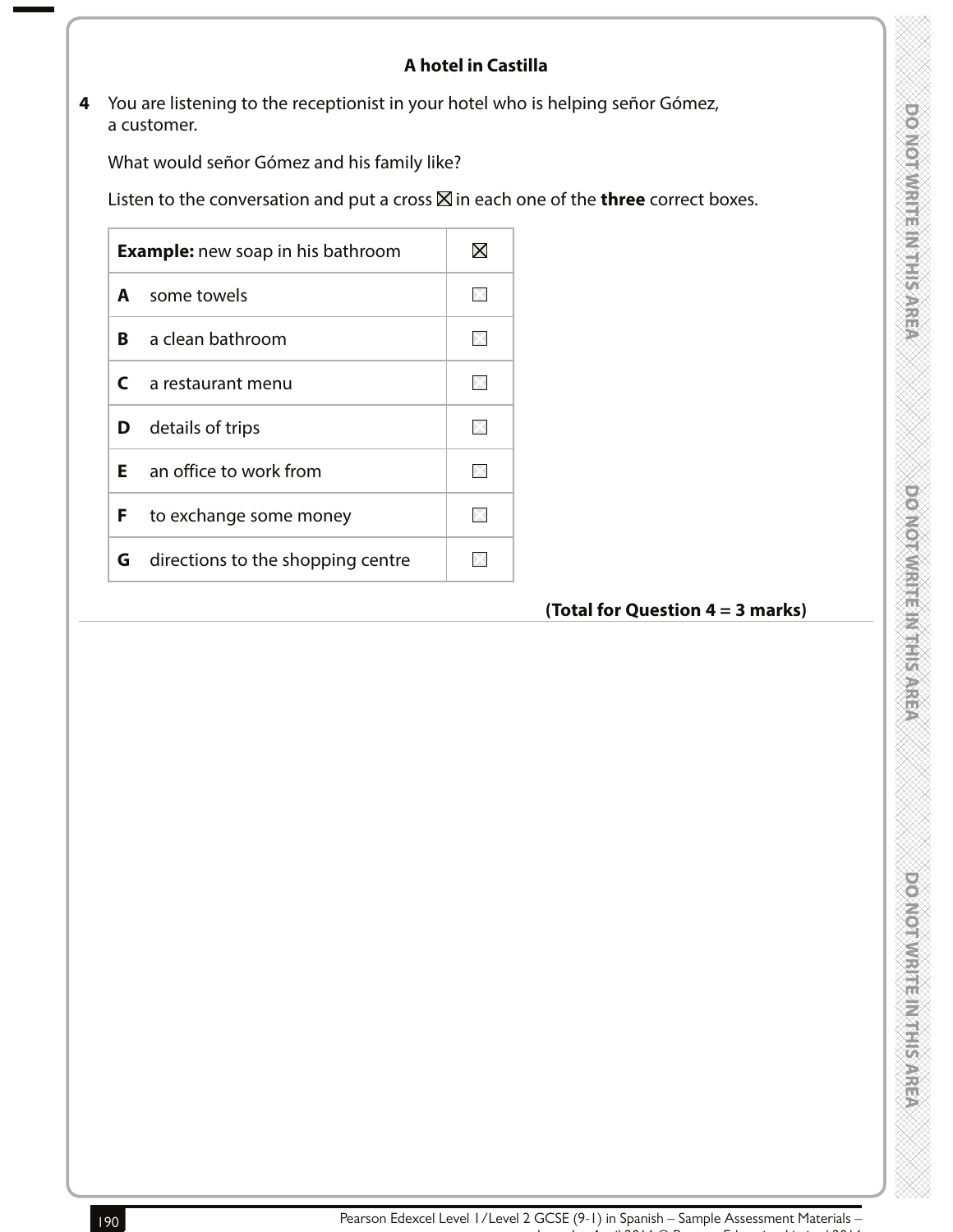#### **BLANK PAGE**

#### **QUESTION 5 BEGINS ON THE NEXT PAGE.**

**DOONOTWRITENTHIS AREA** 

**PONOTWRITE INTHISAREA** 

**DONOTWRITEINTHIS AREA**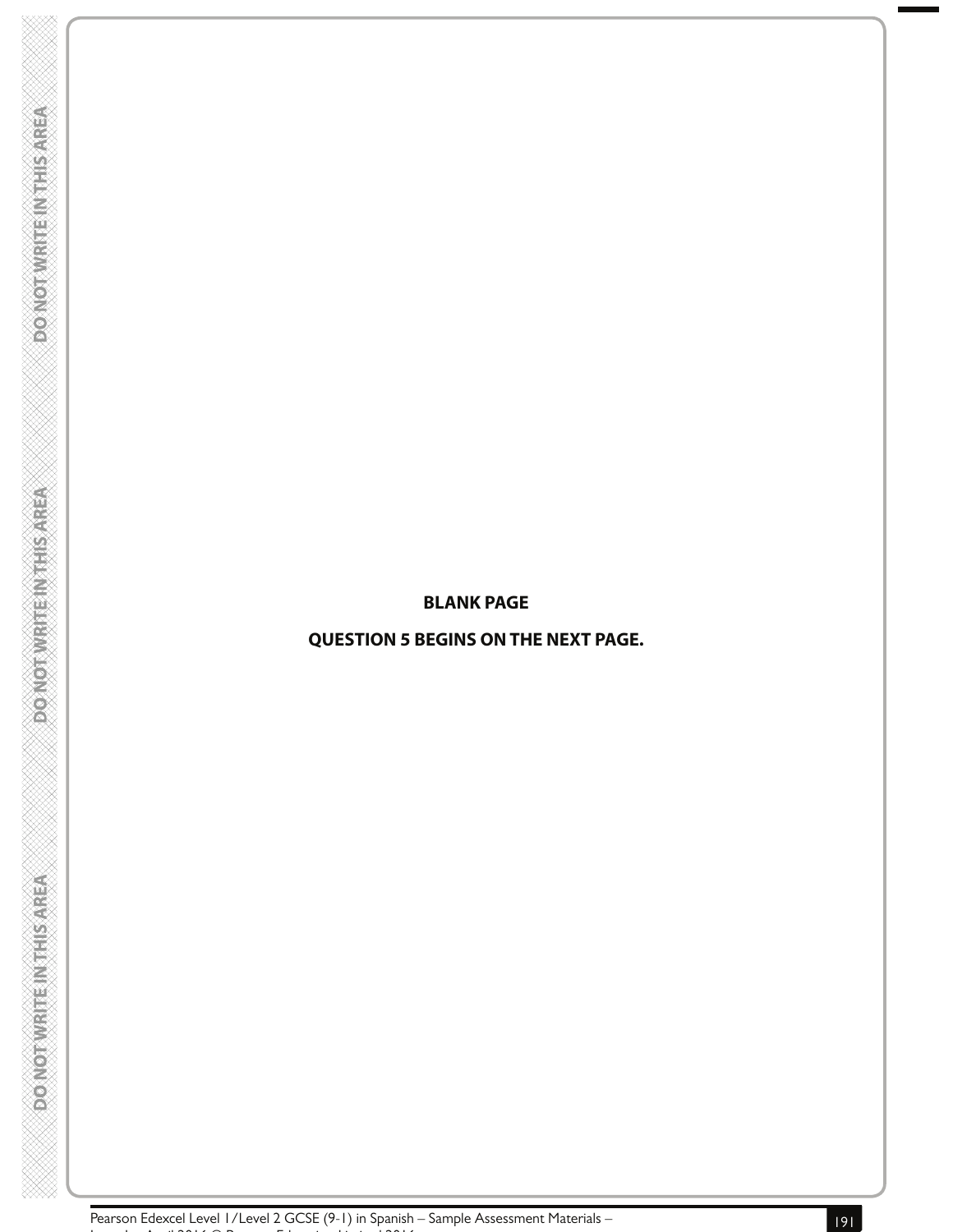#### **Exchange partners**

**5** The students in your Spanish partner school have recorded a podcast talking about their general interests.

What is important for Claudia and Sebastián?

Listen to the recording and complete the sentences by putting a cross  $\boxtimes$  in the correct box for each question.

**Example:** Claudia likes to…

|             | $\Box$   <b>A</b> visit England        |
|-------------|----------------------------------------|
| >           | <b>B</b> meet her Italian friends      |
| $\boxtimes$ | $\mathsf{C}$ speak different languages |
| XI.         | <b>D</b> travel abroad                 |

(i) Her favourite hobby is…

|              | $\Box$ <b>A</b> shopping online     |
|--------------|-------------------------------------|
| $\times$     | <b>B</b> chatting to her friends    |
| $\mathbb{X}$ | $\mathsf{C}$ discussing her hobbies |
| $\times$     | <b>D</b> buying clothes             |

(ii) Sebastián enjoys…

| <b>X</b>     | $\mathbf A$ watching the television |
|--------------|-------------------------------------|
| $\times$ 1   | <b>B</b> reading about history      |
| $\mathsf{X}$ | <b>C</b> going out with friends     |
| $\times$ 1   | <b>D</b> sightseeing on holiday     |

(iii) He keeps fit through…

| $\boxtimes$ | <b>A</b> swimming         |
|-------------|---------------------------|
| $\boxtimes$ | <b>B</b> walking          |
| $\times$    | <b>C</b> going to the gym |
| $\times$    | <b>D</b> running          |
|             |                           |

## **(Total for Question 5 = 3 marks)**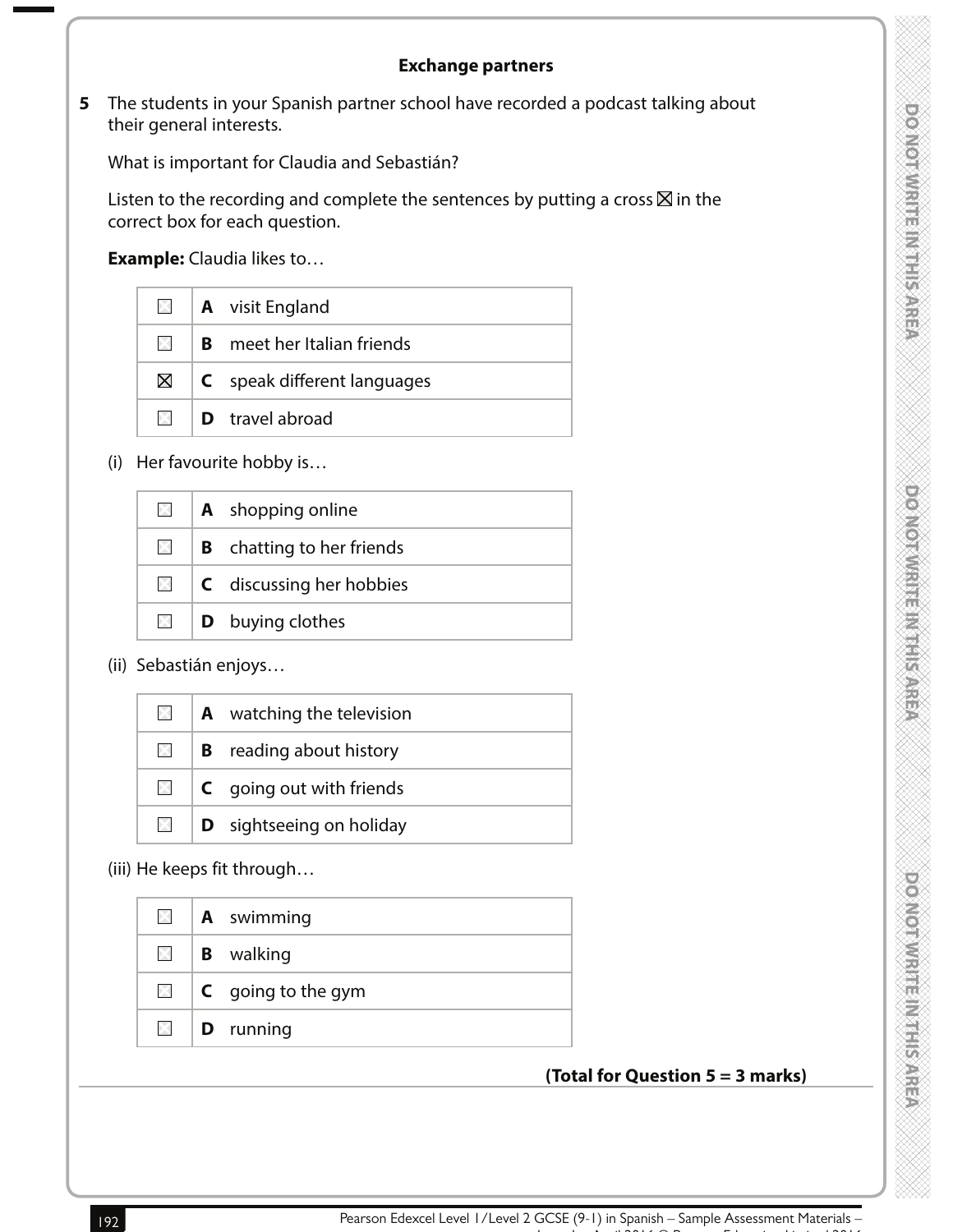|   | Celebration at your exchange school                                       |     |
|---|---------------------------------------------------------------------------|-----|
| 6 | You are attending a celebration assembly at your exchange school in Peru. |     |
|   | Listen to the head teacher and answer the following questions in English. |     |
|   | (a) Why is the headteacher congratulating the final-year students?        |     |
|   | Give one reason.                                                          | (1) |
|   | (b) Why is the gymnastics team mentioned? Give two reasons.               | (2) |
|   | (c) What was excellent about the trip to Machu Picchu?                    | (1) |
|   | (d) What does the headteacher want students to enjoy?                     | (1) |
|   | (Total for Question 6 = 5 marks)                                          |     |
|   |                                                                           |     |
|   |                                                                           |     |
|   |                                                                           |     |
|   |                                                                           |     |
|   |                                                                           |     |
|   |                                                                           |     |
|   |                                                                           |     |

 $\frac{\infty}{\infty}$ 

 $\frac{8}{2}$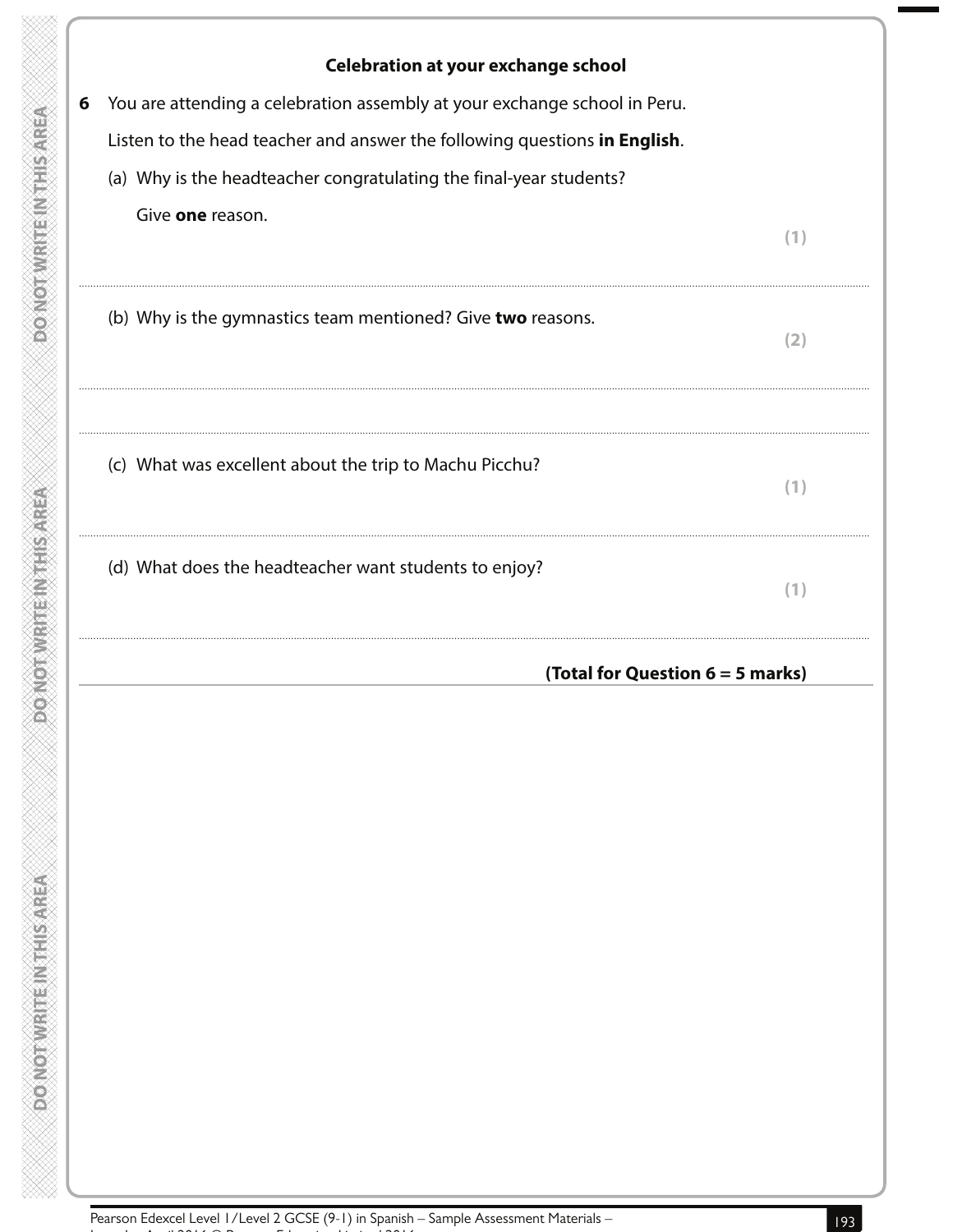| <b>Writing competition winner</b>                                                                                                        |     |
|------------------------------------------------------------------------------------------------------------------------------------------|-----|
| You are listening to a radio programme called 'Young writers'. The presenter is<br>interviewing the winner of a short story competition. |     |
| Listen to the radio programme and answer the following questions in English.                                                             |     |
| (a) What does the author want to highlight in the story? Give two details.                                                               | (2) |
| (b) What effect can celebrities have on young people?                                                                                    | (1) |
| (c) What would the author like to do in the future? Give two details.                                                                    | (2) |
| (Total for Question 7 = 5 marks)                                                                                                         |     |
|                                                                                                                                          |     |

8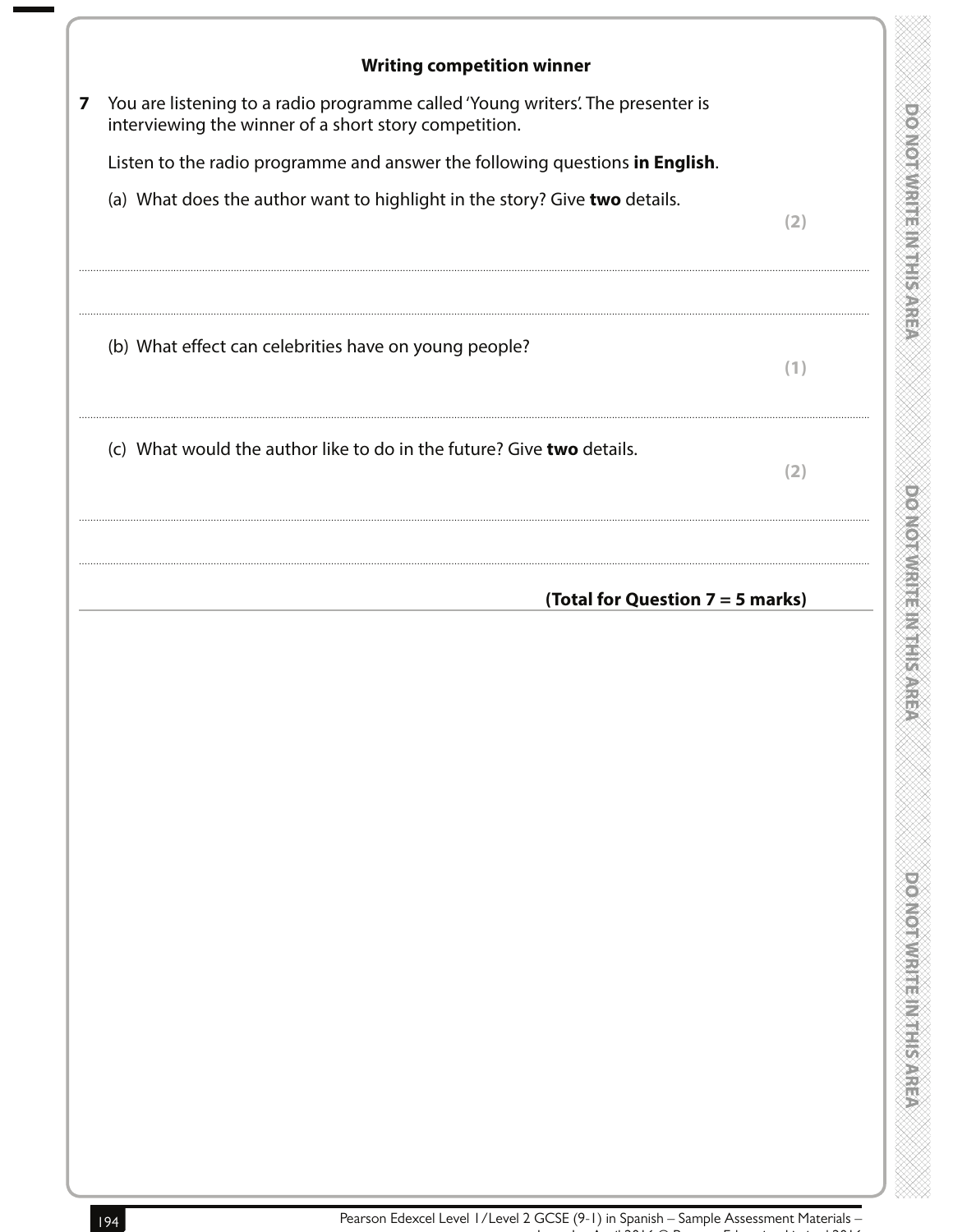#### **BLANK PAGE**

## **QUESTION 8 BEGINS ON THE NEXT PAGE.**

**DOONOTWRITENTHIS AREA** 

**PONOTWRITE INTHISAREA** 

**DONOTWRITEINTHIS AREA**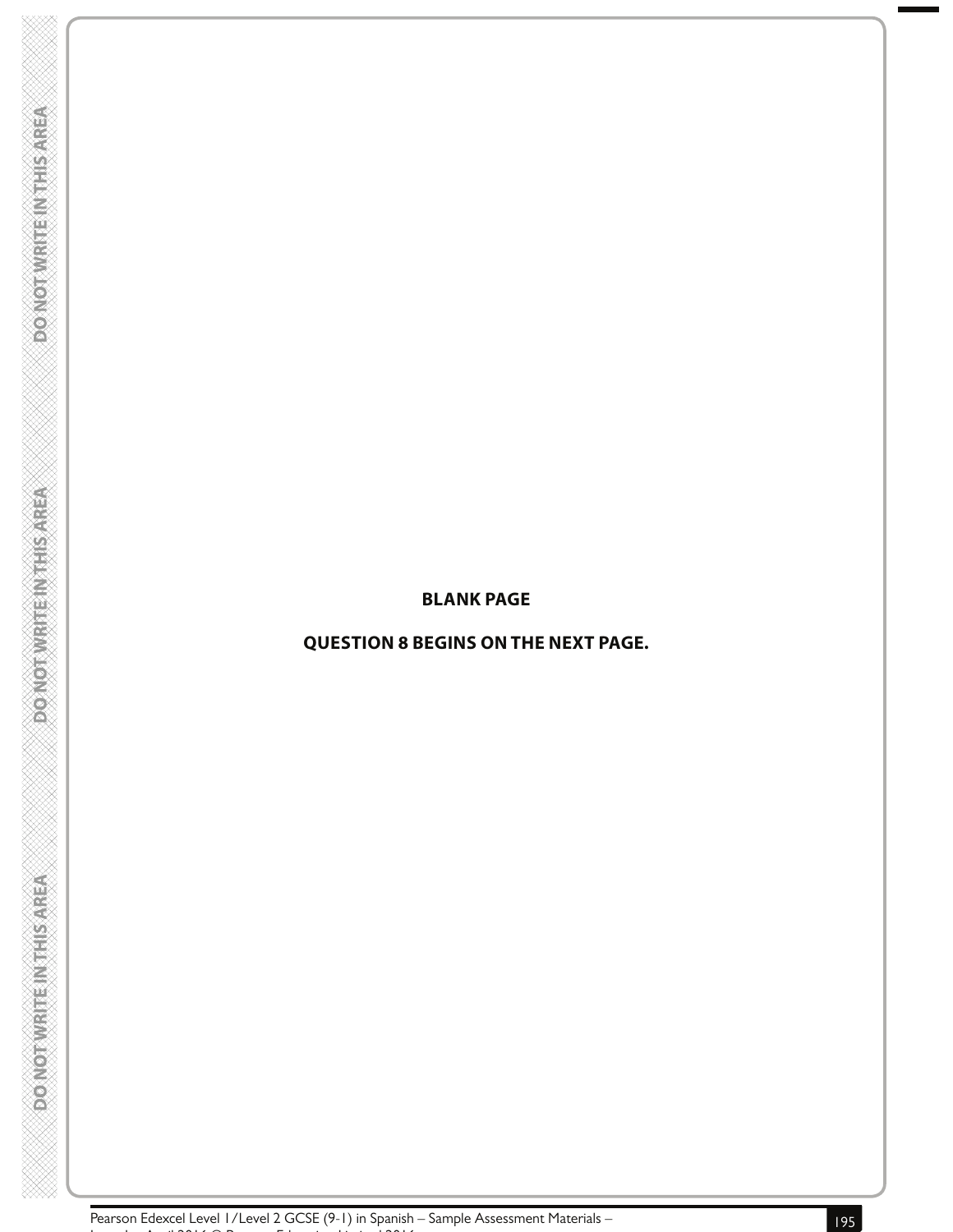**8** You are on holiday in Madrid and hear some tourists talking about their plans and experiences.

What do they say?

Listen to the recording and complete the sentences by putting a cross  $\boxtimes$  in the correct box for each question.

 **Example:** They enjoyed visiting…

|  | $\Box$   <b>A</b> the shops              |
|--|------------------------------------------|
|  | $\Box$   <b>B</b> the parks              |
|  | $\boxtimes$ $\blacksquare$ C the museums |
|  | $\Box$ <b>D</b> the art galleries        |

(i) They went to the museum…

| $\times$    | $\overline{A}$ on foot           |
|-------------|----------------------------------|
|             | $\Box$ <b>B</b> by taxi          |
| $\times$    | $\mathsf{C}$ by public transport |
| $\boxtimes$ | $\vert$ <b>D</b> by bike         |

(ii) They found the museums…

|  | $\blacksquare$   A crowded |
|--|----------------------------|
|  | $\Box$   <b>B</b> noisy    |
|  | $\Box$ <b>C</b> expensive  |
|  | $\blacksquare$ D dull      |

(iii) They did all their shopping…

| $\times$    | <b>A</b> in the hotel               |
|-------------|-------------------------------------|
| $\boxtimes$ | <b>B</b> at the museum              |
| $\times$    | $\mathsf{C}$ at the shopping mall   |
|             | $\mathbb{Z}$ <b>D</b> at the market |
|             |                                     |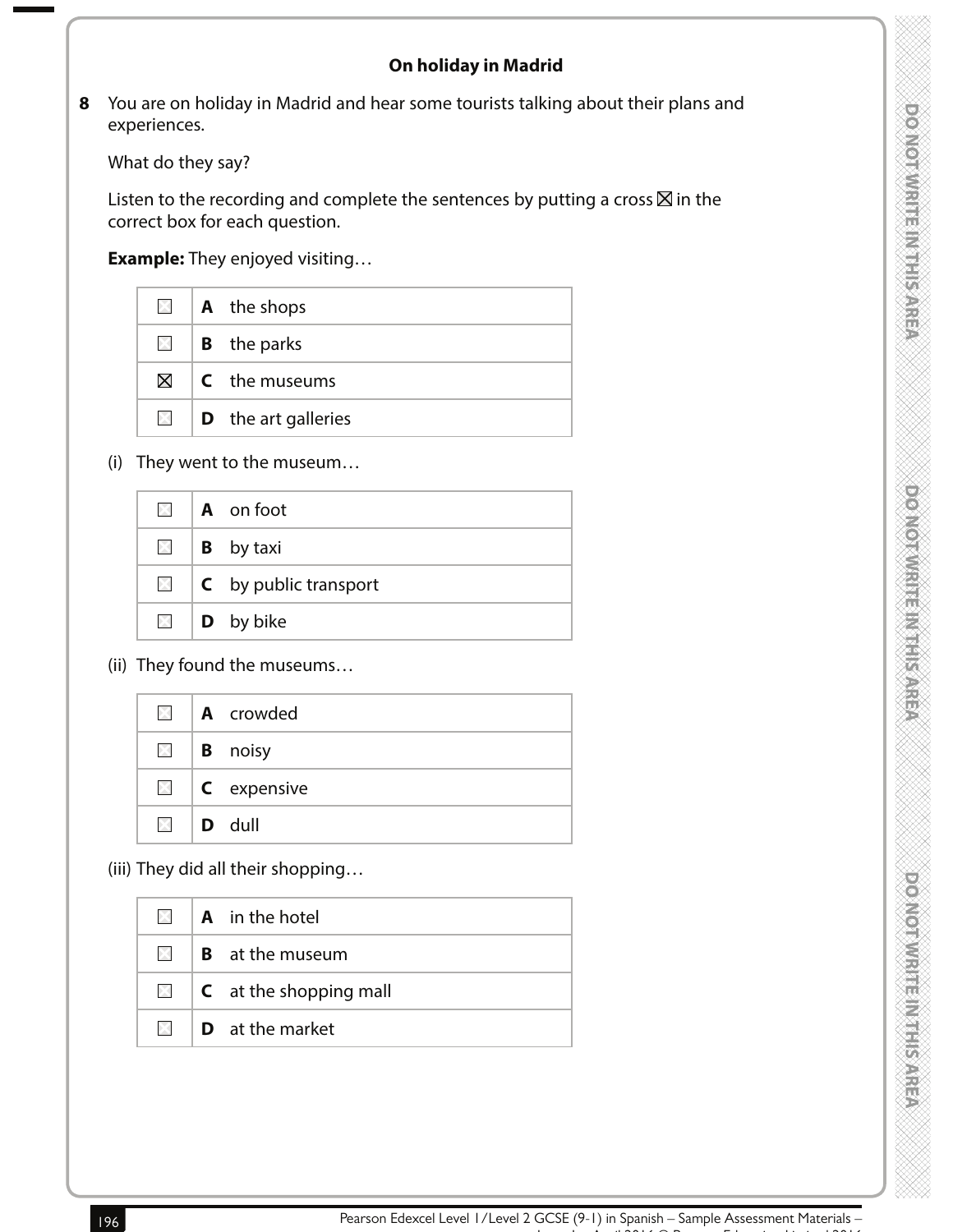# (iv) They are now planning…

| $\times$ | <b>A</b> an early night          |
|----------|----------------------------------|
| $\times$ | <b>B</b> a meeting with friends  |
| $\times$ | $C$ a trip to the theatre        |
|          | $\mathbb{N}$ <b>D</b> a meal out |

(v) They are going home…

| $\times$                   | <b>A</b> tomorrow                                                       |
|----------------------------|-------------------------------------------------------------------------|
| $\boxtimes$ $\blacksquare$ | <b>B</b> this evening                                                   |
|                            | $\boxtimes$ $\blacksquare$ $\blacksquare$ $\blacksquare$ at the weekend |
| $\times$ 1                 | <b>D</b> next week                                                      |

(vi) A trip to the park will be…

|  | $\blacksquare$   A interesting |
|--|--------------------------------|
|  | $\Box$   <b>B</b> tiring       |
|  | $\boxtimes$   C relaxing       |
|  | $\Box$ <b>D</b> essential      |

## **(Total for Question 8 = 6 marks)**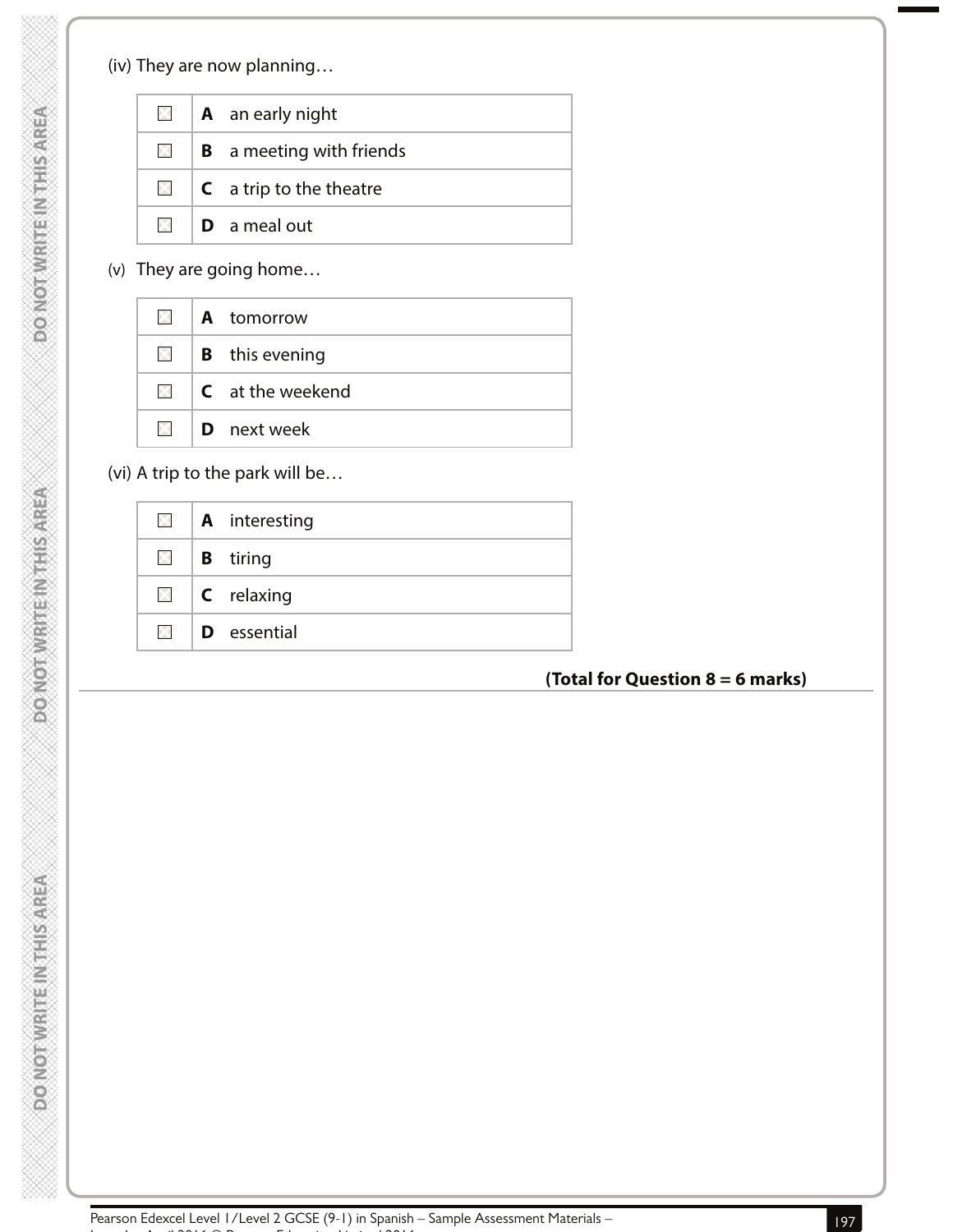| You listen to an interview with the tennis player Rafael Nadal about the youth tennis |     |
|---------------------------------------------------------------------------------------|-----|
| tournament that he promotes.                                                          |     |
| Listen to the interview and answer the following questions in English.                |     |
| Part (a)                                                                              |     |
| (i) Who takes part in the tournament? Give two exact details.                         | (2) |
| (ii) How are effort and team spirit promoted in the tournament? Give two details.     | (2) |
| (iii) How different was the first tournament? Give two details.                       | (2) |
| Part (b)<br>(i) How can children apply for a place? Give two details.                 | (2) |
| (ii) Who benefits from the money raised from this tournament? Give two details.       | (2) |
| (Total for Question 9 = 10 marks)                                                     |     |

n,